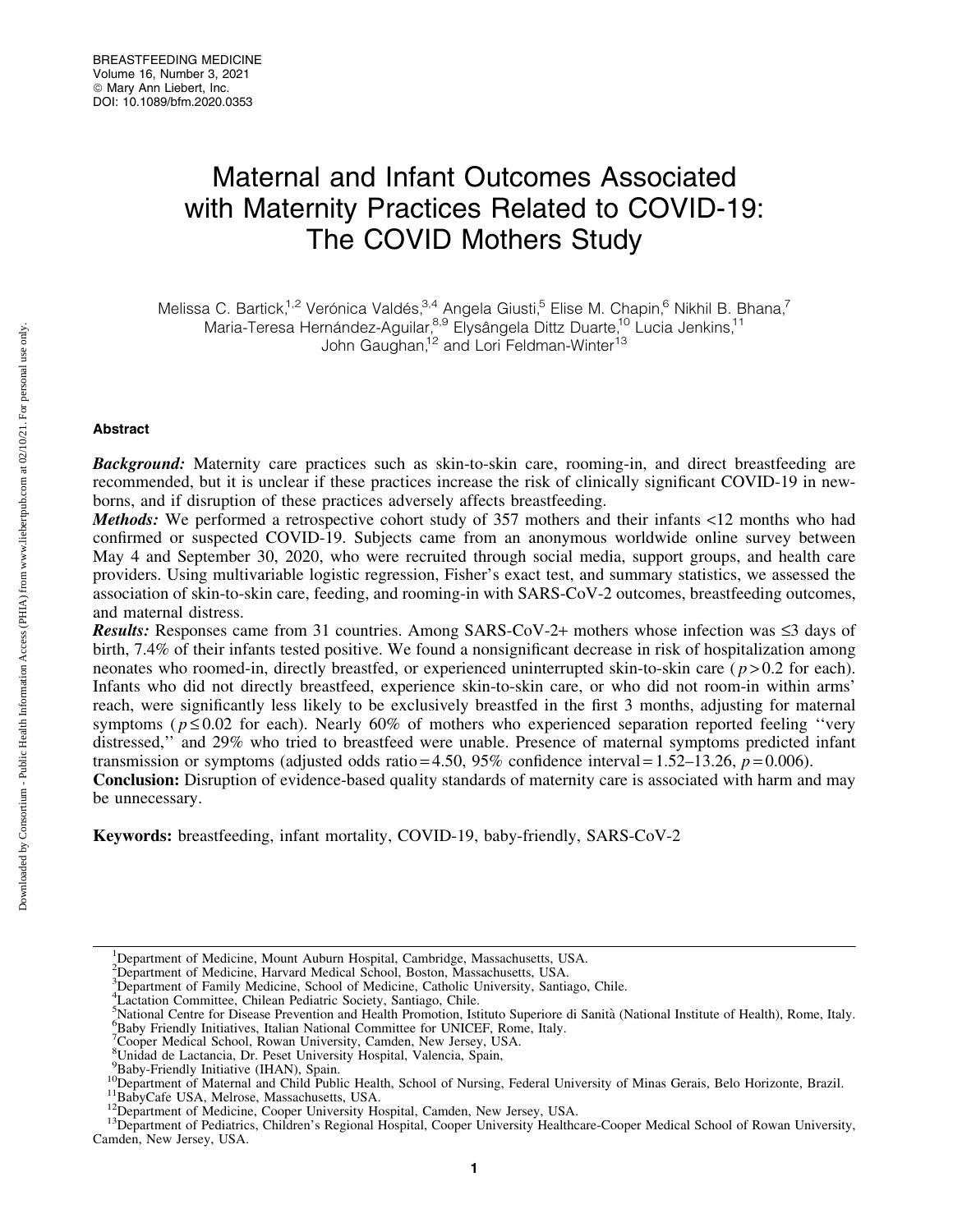IN MARCH 2020, recommendations for the maternity care<br>practices for mothers infected with SARS-CoV-2 and their infants were inconsistent. The standards of quality for maternity care practices that support breastfeeding serve as the framework for the Baby-Friendly Hospital designation.<sup>1</sup> Although as early as March 2020, the World Health Organization (WHO) and the United Nations Children's Fund (UNICEF) had strongly recommended breastfeeding and skinto-skin contact, $2,3$  recommendations from others varied.<sup>4–8</sup> The risk of direct contact with newborns was unknown, and in some countries, infants were routinely separated from their mothers if the mothers had known or suspected infection.

Many countries issued guidance to separate or considering separating mothers from their newborns (Philippines, Malaysia, China, and initially the United States),  $47,9-11$  sometimes while allowing expressed mothers' milk to be fed to the infant by an uninfected caregiver.<sup>7</sup> Other countries, particularly in Europe and Latin America, recommended maternity care practices during the pandemic that were consistent with WHO/UNICEF pandemic guidelines with respect to breastfeeding, skin-to-skin care, and rooming-in.<sup>5,6,12–17</sup>

Although there have been several commentaries on the importance of keeping mothers and infants together and supporting breastfeeding practices, $18-21$  there have been little published data on Baby-Friendly practices such as uninterrupted skin-to-skin contact, direct breastfeeding, or rooming-in with the infant within arms' reach during the pandemic, as related to viral transmission. We were specifically interested in testing the infant being within arms' reach, which allows for easier feeding and recognition of hunger cues, $\frac{1}{x}$  as opposed to being in the same room but out of reach, for example, 2 m away.

Since launching our study, several studies have been published. One study estimated the negative effects of separation on breastfeeding both in-hospital and after discharge.<sup>22</sup> The American Academy of Pediatrics (AAP) perinatal COVID-19 registry published online data about the safety of rooming-in and direct breastfeeding in July and October, with  $>3,500$  mother/infant dyads, but did not include specifics about infant distance from the mother. $^{23}$ 

In July and August 2020, data were published by 2 metropolitan New York hospitals that practiced rooming-in, skin-toskin care, and direct breastfeeding, each with very different transmission rates (0% and  $6.7\%$ ).<sup>24,25</sup> Another study was published in October from one large academic medical center in New York which allowed rooming-in and direct breastfeeding.26 In all three of these studies, safety measures, masks, and hand hygiene were practiced and no sites experienced COVID-19-related adverse outcomes in the newborns. A multicenter Spanish study where breastfeeding and skin-toskin care was often allowed was published in September and showed no SARS-CoV-2 transmission to newborns.<sup>27</sup> In an October meta-analysis of 176 cases from 74 published articles of neonatal SARS-CoV-2 infection, mother–baby separation appeared to be beneficial.<sup>28</sup> Hospital-based studies may not capture the same kind of data as directly asking mothers themselves about their experiences.

In March of 2020, we sought to examine whether roomingin within arms' reach, direct breastfeeding, and uninterrupted skin-to-skin care were inferior to separation with regard to viral transmission and/or clinically significant COVID-19, and whether breastfeeding might protect infants against hospitalization for COVID-19. We also wanted to examine the effects of separation on the mother.

#### Materials and Methods

In this document, ''COVID-19'' refers to infection with SARS-CoV-2, which can be asymptomatic. ''Confirmed COVID-19'' means laboratory confirmation of infection, that is, ''SARS-CoV-2+.'' ''Suspected COVID-19'' indicates infection was suspected or likely because of the history, symptoms, and/or other tests, but no test for SARS-CoV-2 was performed, or infection was suspected even if a test did not show SARS-CoV-2.

We conducted a retrospective cohort study comprising of a one-time online survey of mothers with laboratory-confirmed or clinically suspected COVID-19. It included questions about their maternity care experiences, their and their infant's symptoms, their and their infant's SARS-CoV-2 test results, and their feeding history. Mothers were excluded if they were <18 years, if they were not the female birth mother, if the infant was not over 1 month old when the mother completed the survey, or <12 months old at the time of the infection, and neither the mother nor the infant had confirmed or suspected COVID-19.

The survey was terminated if the respondent did not meet screening criteria. We required the mother to wait until her infant was at least 1 month old to complete the survey so that we could learn the eventual outcomes of her birth experiences. We limited the survey to cisgender biological mothers so that there would not be known biological or hormonal reasons for breastfeeding problems (see online Supplementary Appendix SA1). At the time of our study launch, the countries with the highest prevalence of COVID-19 included the United States, Italy, and Spain.

The survey was eventually conducted in 10 languages (see Survey text online). English, Spanish, and French versions launched initially on May 4, 2020. Chinese and Japanese versions were added in early May. Residents of European countries were excluded until July 1, at which time Italian and German versions were added. Brazilian Portuguese was added shortly thereafter. Hindi and peninsular Arabic were added in August. The study was closed on September 30, 2020, guided by the desire to provide evidence to support clinical practice at a time when the evidence was scarce.

Respondents were told that their responses were anonymous. To more easily meet the requirements of the General Data Protection Regulation necessary for distribution in European countries, IP addresses were not collected and European respondents were informed of this fact in their consent question. Survey settings allowed a respondent to retake the survey, as several conditions made it necessary for mothers who were initially screened out to retake the survey later (e.g., infant age <1 month, or country of residence). However, this added the potential for duplicate responses.

Retrospectively, we evaluated every response and excluded those that had a high likelihood of being nongenuine, were duplications, or had responses not relevant to mother– infant transmission (Fig. 1 and Supplementary Appendix SA1). These criteria included responses in which the infant and maternal infections were separated by more than 1 month, responses in which the infant infection preceded the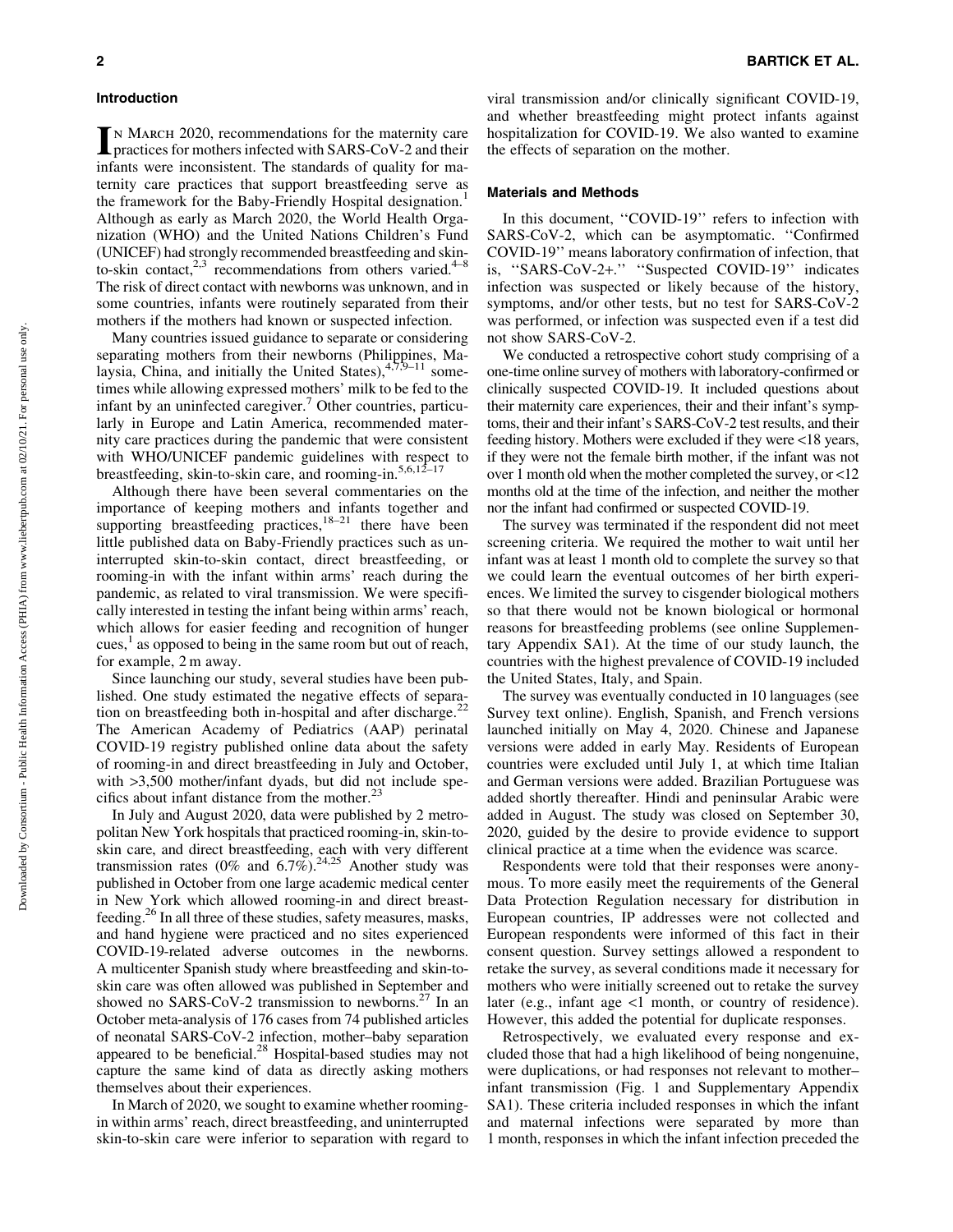

FIG. 1. Enrollment diagram.

maternal infection, responses with rapid sequential timestamps in the same language together with inconsistent answers (e.g., a mother who said COVID-19 was not suspected at delivery but also said her doctor or midwife suspected it at delivery), and those for whom the language of the response was very incongruous with the stated country of residence. For example, we deleted a respondent who answered in Japanese as a resident of Malawi (see online Supplementary Appendix SA1). We erred on deleting suspicious survey respondents at the risk of deleting some genuine ones.

Mothers were recruited through social media platforms, particularly those of mothers' groups and breastfeeding support organizations, such as La Leche League (United States and worldwide), US Baby Cafés, Amamanta (Spain), and the Italian Breastfeeding Movement; through local offices of the U.S. Supplemental Nutritional Program for Women Infants and Children (WIC); through health care providers who knew of mothers who had had COVID-19, including lactation specialists, midwives, and physicians, including members of the Academy of Breastfeeding Medicine; and by word of mouth. There was no compensation for participation.

Our initial primary outcomes were assessment of infant SARS-CoV-2 infection and severity in neonates by exposure to rooming-in, direct breastfeeding, and skin-to-skin care from mothers with confirmed and/or suspected COVID-19. Secondary outcomes included assessment of SARS-CoV-2 infection and severity among infants 1 month old or older after exposure to mothers with confirmed or suspected COVID-19, as predicted by the exposure to exclusive breastfeeding. Secondary outcomes also included assessing the average duration of self-reported separation from mothers and neonates owing to COVID-19, and whether such separation caused maternal distress or impacted her ability to breastfeed.

## Sample size and statistical analysis

Estimations of sample size before recruitment were challenging as there were no known estimates of effect size of maternity care practices and breastfeeding on infant transmission or hospitalization. We estimated a sample size of 324 would be sufficient to detect a 7% difference in any of our three primary outcomes at an alpha of 0.05 and power of 0.8. Statistical analysis was performed using Stata version 16 and SAS version 9.4.

For all outcomes examining infant illness, outcome was a dichotomous variable using the combined outcome of testing positive or having symptomatic infection versus no infection. We estimated breastfeeding outcomes from the question ''How would you describe your baby's diet in the first 3 months of life?'' The respondent could pick from 4 possible choices ranging from exclusive breastfeeding/human milk feeding to feeding exclusively with infant formula. Although all mothers answered this question and the questions about maternity practices, we adjusted for maternal symptoms using only those mothers who reported infection in the first 3 months of their infant's life to match the predictor of infant diet in the first 3 months of life. In the analysis, exclusive breastfeeding and direct breastfeeding were handled as dichotomous variables. Skin-to-skin care, maternal symptoms, infant diet, and rooming-in were handled as ordinal/indicator variables, except when collapsed into dichotomous variables when appropriate (e.g., for logistic regression outcomes or Fisher's exact testing). Direct breastfeeding and hospitalization were handled as dichotomous variables. Outcomes were analyzed using multivariable logistic regression, except for certain analyses with small sample sizes, where we used Fisher's exact test. Severity of maternal illness was considered a confounder for maternity practices on infant illness, and infant diet was a potential confounder in examining effect of maternal symptoms on infant illness. Sensitivity analyses were also performed.

The study was deemed exempt by the Institutional Review Boards (or their equivalents) of Harvard University, Cooper University Health Care, the National Institute of Health of Italy, the Ministry of Health of Spain, Hospital Sofia Feldman in Belo Horizonte, Brazil, and complied with the General Data Protection Regulation. The study was unfunded.

## **Results**

A total of 1,830 responses were obtained, of which 415 met eligibility criteria. Among the 1,415 ineligible responses, almost all fulfilled one or more of the following criteria (in order): (1) neither mother nor baby had confirmed or suspected COVID-19, (2) respondent did not finish the survey, (3) infant was either >12 months or <1 month (Fig. 1 and Supplementary Appendix SA1). Of those remaining, 58 were deleted because they met criteria for having a high likelihood for being not genuine, being duplications, or their responses indicated situations irrelevant to mother–infant transmission (Supplementary Appendix SA1). A total of 357 responses remained for analysis (Fig. 1, and summarized in Tables 1–3). Included respondents came from 31 countries, mostly from the United States, Europe, and Latin America (Table 1). Despite significant outreach, no eligible responses were obtained from China, Japan, or India. The respondents overwhelmingly breastfed their infants, with <2% of all respondents answering that they only used infant formula during their infant's first 3 months (Table 3). Just over 1/3 (36.1%) of the total sample of 357 were mothers who reported a confirmed or suspected infection when their infant was a neonate  $(\leq 30 \text{ days old})$  (Table 1).

In six cases, only the infant had confirmed or suspected COVID-19, and not the mother. Of these six cases, four had a positive test. All such infants were at least 1 month old, and five were from the United States or Europe. There were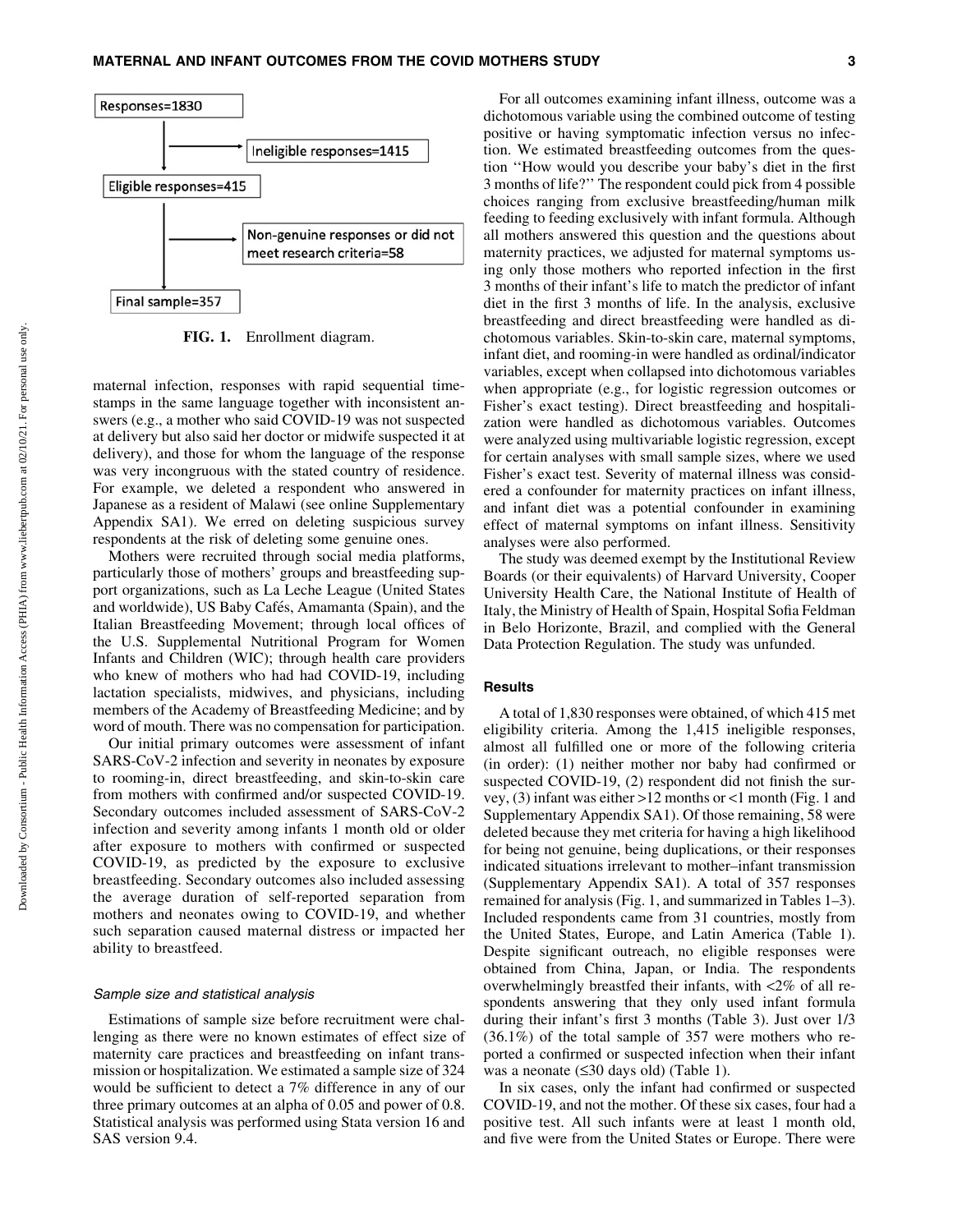|                                                                                                                                                                                                                                                                                                       | Respondents with<br>infection in neonatal<br>$period (0-30 days)$<br>$n = 129/357$ (36.1%)                                                                                                                                                                                                                                                       | Respondents with<br>infection in post-<br>neonatal period<br>$(1-12$ months)<br>$n = 228/357(63.9\%)$                                                                                                                                                         | Total<br>respondents,<br>$N = 357 (100\%)$             |
|-------------------------------------------------------------------------------------------------------------------------------------------------------------------------------------------------------------------------------------------------------------------------------------------------------|--------------------------------------------------------------------------------------------------------------------------------------------------------------------------------------------------------------------------------------------------------------------------------------------------------------------------------------------------|---------------------------------------------------------------------------------------------------------------------------------------------------------------------------------------------------------------------------------------------------------------|--------------------------------------------------------|
| Infants with confirmed or suspected<br>COVID-19                                                                                                                                                                                                                                                       | 45/129 (34.9%)                                                                                                                                                                                                                                                                                                                                   | 183/228 (80.3%)                                                                                                                                                                                                                                               | 234/357 (65.5%)                                        |
| Infants without confirmed or suspected<br>COVID-19                                                                                                                                                                                                                                                    | 84/129 (65.1%)                                                                                                                                                                                                                                                                                                                                   | 39/228 (17.1%)                                                                                                                                                                                                                                                | 123/357 (34.5%)                                        |
| Infant had confirmed or suspected<br>COVID-19 but mother did NOT have<br>confirmed/suspected COVID-19                                                                                                                                                                                                 | $0/129(0\%)$                                                                                                                                                                                                                                                                                                                                     | $6/228$ $(2.6\%)$                                                                                                                                                                                                                                             | 6/357(1.7%)                                            |
| Overall SARS- $CoV-2+$ rate of infants<br>of mothers with confirmed<br>or suspected COVID-19                                                                                                                                                                                                          | $7/105$ (6.7%) in first 3 days,<br>15/129 (11.6%)<br>in first 30 days                                                                                                                                                                                                                                                                            | 37/222 (16.7%)                                                                                                                                                                                                                                                | 52/351 (14.8%)                                         |
| Overall SARS-CoV-2+ rate of infants<br>of SARS-CoV-2+ mothers                                                                                                                                                                                                                                         | 6/81 (7.4%) first 3 days,<br>14/99 (14.1%) first 30 days                                                                                                                                                                                                                                                                                         | 30/93 (32.2%)                                                                                                                                                                                                                                                 | 44/222 (19.8%)                                         |
| Infants with confirmed/suspected<br>COVID-19: asymptomatic                                                                                                                                                                                                                                            | 35/45 (77.8%)                                                                                                                                                                                                                                                                                                                                    | 66/189 (34.9%)                                                                                                                                                                                                                                                | 101/234 (43.2%)                                        |
| Infants with confirmed/suspected<br>COVID-19: mild symptoms                                                                                                                                                                                                                                           | $6/45$ $(13.3\%)$                                                                                                                                                                                                                                                                                                                                | 116/189 (61.4%)                                                                                                                                                                                                                                               | 122/234 (52.1%)                                        |
| Infants with confirmed/suspected<br>COVID-19: hospitalized (non-ICU)                                                                                                                                                                                                                                  | $2/45$ $(4.4\%)$                                                                                                                                                                                                                                                                                                                                 | 7/189(3.7%)                                                                                                                                                                                                                                                   | 9/234(3.8%)                                            |
| Infants with confirmed/suspected<br>COVID-19: required mechanical<br>ventilation                                                                                                                                                                                                                      | $2/45$ $(4.4\%)$                                                                                                                                                                                                                                                                                                                                 | $0/189(0\%)$                                                                                                                                                                                                                                                  | $2/234(0.9\%)$                                         |
| Infant died<br>Mother SARS-CoV-2+                                                                                                                                                                                                                                                                     | $0/129(0\%)$<br>81/105 (77.1%) of infections<br>from $\leq$ 3 days after birth,<br>99/129 (76.7%) of infections                                                                                                                                                                                                                                  | 0/228(0%)<br>123/228 (53.9%)                                                                                                                                                                                                                                  | $0/357(0\%)$<br>222/357 (62.2%)                        |
| Mothers with confirmed or suspected                                                                                                                                                                                                                                                                   | from first 30 days after birth<br>129/351 (36.8%)                                                                                                                                                                                                                                                                                                | 222/351 (63.3%)                                                                                                                                                                                                                                               | 351/357 (98.3%)                                        |
| COVID-19<br>Mothers SARS-CoV-2+: asymptomatic                                                                                                                                                                                                                                                         | 31/81 (38.2%) first 3 days<br>35/99 (35.4%) first 30 days                                                                                                                                                                                                                                                                                        | 7/123(5.7%)                                                                                                                                                                                                                                                   | 42/222 (18.9%)                                         |
| Mothers with confirmed or suspected<br>COVID-19: asymptomatic                                                                                                                                                                                                                                         | $35/103$ $(33.9\%) \leq$ first 3 days,<br>39/127 (30.7%) first 30 days<br>(missing data: $2/129 = 1.5\%$ )                                                                                                                                                                                                                                       | 20/218 (9.2%)<br>(missing data:<br>$4/222 = 1.8\%)$                                                                                                                                                                                                           | 59/351 (16.8%)<br>(missing data:<br>$6/351 = 1.7\%)$   |
| Mothers with confirmed or suspected<br>COVID-19: mild symptoms                                                                                                                                                                                                                                        | 75/127 (59.1%)                                                                                                                                                                                                                                                                                                                                   | 185/218 (84.9%)                                                                                                                                                                                                                                               | 260/345 (75.3%)                                        |
| Mothers with confirmed or suspected<br>COVID-19: too sick to care for infant                                                                                                                                                                                                                          | 12/127 (9.4%)                                                                                                                                                                                                                                                                                                                                    | 13/218 (6.0%)                                                                                                                                                                                                                                                 | 25/345 (7.2%)                                          |
| or needed oxygen<br>Mothers with confirmed or suspected<br>COVID-19: required mechanical<br>ventilation                                                                                                                                                                                               | $1/127(0.8\%)$                                                                                                                                                                                                                                                                                                                                   | 0/218(0%)                                                                                                                                                                                                                                                     | $1/345(0.3\%)$                                         |
| Countries of residence of mothers ( $n=31$ countries total representing $n=357$ respondents)<br>Regions:<br>North America: 212 (60.0%)<br>Latin America: $69$ (19.3%)<br>Europe: 88(24.7%)<br>Africa: 3 (0.8%)<br>Middle East (including Turkey):<br>9(2.5%)<br>Asia: $1(0.3\%)$<br>Oceania: 1 (0.3%) | Countries with $\geq$ 3 respondents: Countries with<br>Argentina: $3(0.8\%)$<br>Brazil: 18 (4.9%)<br>Canada: 4 (1.1%)<br>Chile: 13 (3.6%)<br>Ecuador: $3(0.8\%)$<br>Germany: 29 (8.1%)<br>Italy: $13(3.6%)$<br>Mexico: 21 (5.9%)<br>Peru; 7 (2%)<br>Saudi Arabia: 3 (0.8%)<br>Spain: 33 (9.2%)<br>Turkey: 3 (0.8%)<br>United Kingdom: $4(1.1\%)$ | $\leq$ 3 respondents:<br>Bolivia, Kuwait,<br>Romania, South<br>Africa (2) (0.6%)<br>Andorra, Australia,<br>Belgium, Columbia,<br>El Salvador, France,<br>Hungary, Indonesia,<br>Russia, Serbia,<br>Switzerland,<br>United Arab Emirates,<br>Zambia (1) (0.3%) | Note: China, Japan,<br>and India had no<br>respondents |

Because mothers of neonates completed the survey at least 1 month after giving birth, they would have known test results if a test was carried out. Thus, if they answered ''suspected COVID'' in the survey, they likely were not tested or infection was suspected even if a test did not show SARS-CoV-2. In the beginning of the pandemic, testing was not readily available in many locations.

United States: 182 (51.0%)

ICU, intensive care unit.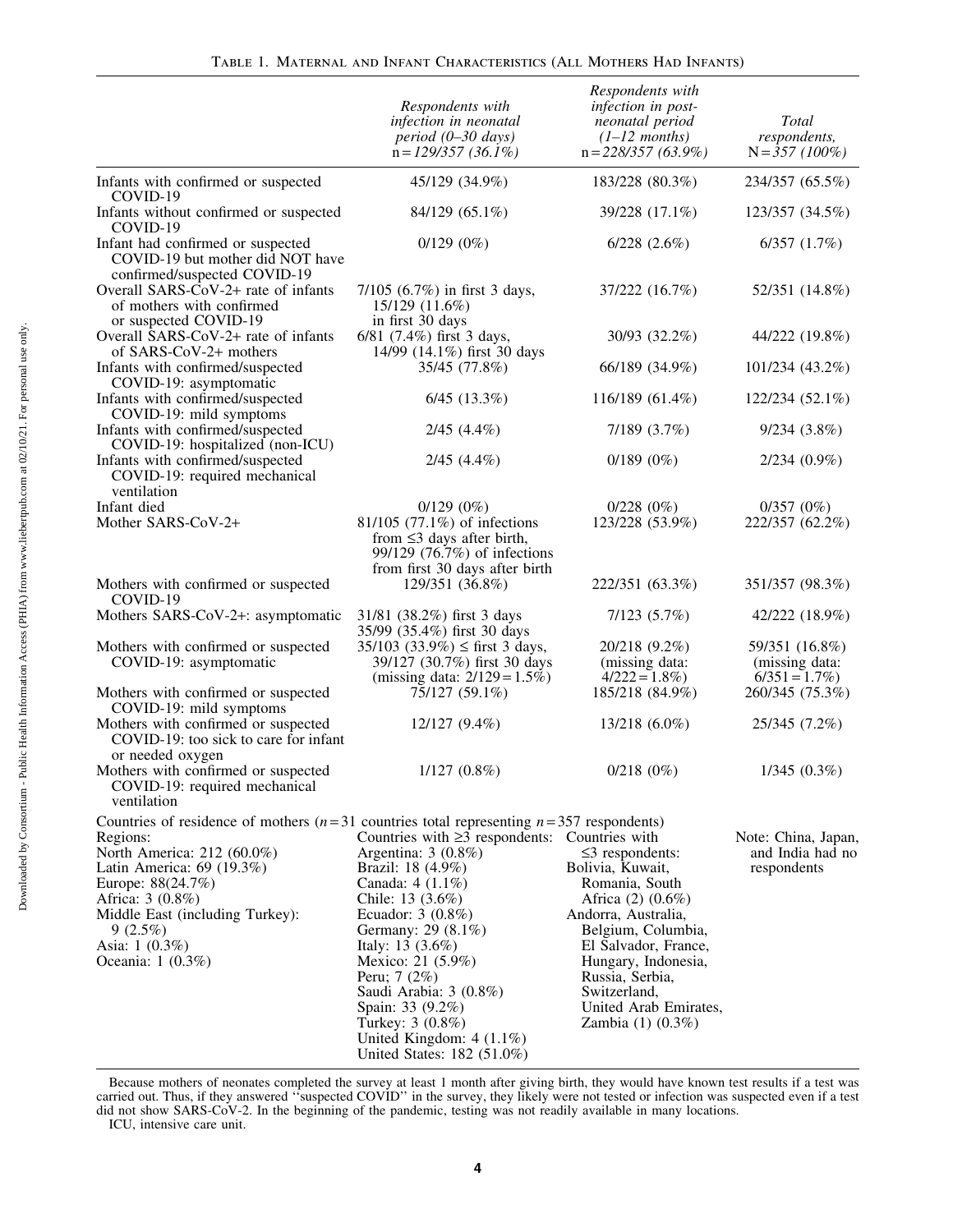|                                                                                   | <i>Neonates</i><br>$(0 - 30 \text{ days})$<br>$n = 129$ (36.1%) | Older infants (comparator<br>$group)$ (1–12 months)<br>$n = 228(63.9\%)$ | Difference, (95% CI),<br>$p-value$           |
|-----------------------------------------------------------------------------------|-----------------------------------------------------------------|--------------------------------------------------------------------------|----------------------------------------------|
| Cesarean birth rate                                                               | 35/129 (27.1%)                                                  | 78/208 (37.5%)                                                           | $-0.10$ ( $-0.20$ to $-0.00$ ), 0.05         |
| Infant and mother experienced<br>skin-to-skin for at least<br>an hour after birth | 50/128 (39.0%) (missing<br>data: $1/129 = 0.08\%)$              | 105/208 (50.4%) (missing<br>data: $20/228 = 8.8\%)$                      | $-0.11$ ( $-0.22$ to $-0.01$ ), 0.04         |
| Infant taken at delivery<br>without maternal contact                              | 37/128 (28.9%) (missing<br>data: $1/129 = 0.08\%)$              | 30/208 (14.4%) (missing<br>data: $20/228 = 8.8\%)$                       | $0.14$ (0.05 to 0.24), 0.001                 |
| Infant directly breastfed during<br>birth hospitalization or after birth          | 92/129 (71.3%)                                                  | 210/222 (94.6%)                                                          | $-0.23$ ( $-0.0.32$ to $-0.15$ ),<br>< 0.001 |
| Infant stayed within arms' reach<br>of mother                                     | 78/129 (60.4%)                                                  | 203/222 (91.0%)                                                          | $-0.31$ (-0.40 to -0.22),<br>< 0.001         |
| Infant stayed in the same room<br>but not within arms' reach                      | 16/129 (12.4%)                                                  | 10/222(4.5%)                                                             | $0.08$ (0.02 to 0.14), 0.006                 |
| Infant stayed in separate room<br>after birth (e.g., nursery)                     | 35/129 (27.1%)                                                  | $(9/222)$ $(4.1\%)$                                                      | $0.23$ (0.15 to 0.31), 0.001                 |

| TABLE 2. DIFFERENCES IN MATERNITY PRACTICES BETWEEN NEONATES AFFECTED BY POSSIBLE COVID-19 |
|--------------------------------------------------------------------------------------------|
| AND OLDER INFANTS WHOSE BIRTHS WERE NOT DIRECTLY AFFECTED BY COVID-19                      |

We asked all mothers about their maternity care practices. The table depicts maternity practices among neonates directly affected by possible maternal infection, compared with those of older infants whose births were not directly affected by possible maternal infection. CI, confidence interval.

11 hospitalized infants, only 6 of whom were SARS-CoV-2+. Of the 11, 2 required mechanical ventilation, both of whom were neonates, and one of whom was not SARS-CoV-2+ but whose mother tested positive (and resided in a high-income country). There were two other hospitalized neonates who did not require mechanical ventilation, only one of whom was SARS-CoV-2+. The seven remaining hospitalized infants included two of the six infants whose mother did not have COVID-19. Only one of these two infants was SARS-CoV-2+, calling the diagnosis into question. Among the 11 hospitalized infants, 4 were from the United States, 4 were from South America, and 3 were from Europe. None of the 11 infants were reported to have underlying medical problems, including prematurity. Given that only 6 of the 11 hospitalized had positive tests, including only 1 of the ventilated infants, it is unclear how many of the 11 infants actually had COVID-19 and if so, if that was the reason for hospitalization and/or mechanical ventilation.

#### Primary outcomes

We found no statistically significant increase in the odds of the combined outcome of an infant becoming SARS-CoV-2+ or getting symptoms when we compared neonates who were skin-to-skin uninterrupted for  $\geq 1$  hour with those who were taken from their mothers in the first hour, adjusting for maternal symptoms (Table 4, Table S1 and Supplementary Appendix SA1). Sensitivity analysis showed similar results (Table S1).

We found no statistically significant increase in the odds of the combined outcome of an infant becoming SARS-CoV-2+ or getting symptoms when we compared neonates who were

|                                                                           | In the maternity<br>hospital, $(n = 129/129)$<br>neonates in analysis)<br>$(100\%)$ | In the first 3 months,<br>$n = 355/357$<br>$(99.4\%)$ (missing)<br>data, $2/357 = 0.6\%$ ) | At 4 through<br>5 months,<br>$n = 167/357$<br>$(46.8\%)$ | At or after<br>6 months,<br>$n = 118/357$<br>$(33.1\%)$ |
|---------------------------------------------------------------------------|-------------------------------------------------------------------------------------|--------------------------------------------------------------------------------------------|----------------------------------------------------------|---------------------------------------------------------|
| Infants fed exclusively<br>human milk (including<br>expressed, donor)     | 86/129 (69.0%)                                                                      | 253/355 (71.3%)                                                                            | 112/167 (67.0%)                                          | Still breastfeeding<br>$115/118(97.4\%)$                |
| Infants fed any infant<br>formula                                         | 41/129 (33.3%)                                                                      | 102/355 (28.7%)                                                                            | 55/167 (32.9%)                                           | n/a                                                     |
| Infants mostly breastfed or<br>fed human milk with<br>some infant formula | $n/a$ (this question not<br>asked in hospital<br>period)                            | 72/355 (20.2%)                                                                             | 46/167 (27.5%)                                           | n/a                                                     |
| Infants fed mostly infant<br>formula                                      | $n/a$ (this question not<br>asked in hospital<br>period)                            | 24/355 (6.8%)                                                                              | $4/167(2.4\%)$                                           | n/a                                                     |
| Infant only infant formula                                                | 18/129 (14.0%)                                                                      | 6/355(1.7%)                                                                                | $5/167$ $(3.0\%)$                                        | Stopped breastfeeding<br>$(3/118)$ 2.6%                 |
| Not sure                                                                  | $(2/129)$ 1.6%                                                                      | $n/a$ (not a survey<br>choice)                                                             | $n/a$ (not a survey<br>choice)                           | $n/a$ (not a survey<br>choice)                          |

Table 3. Diet of the Infants

n/a, not applicable.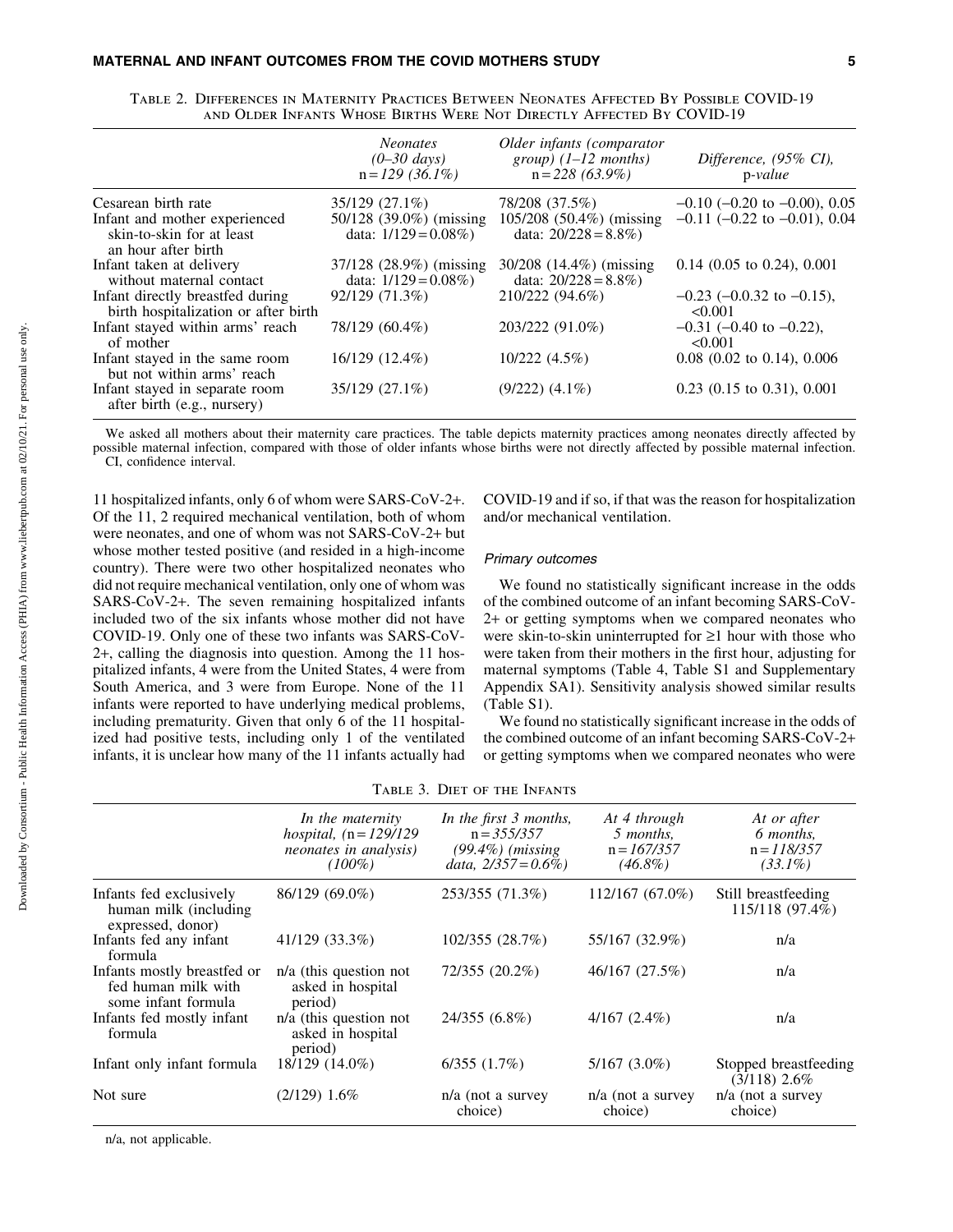|                                                                                                                                                                                                                                                                                                                | Unadjusted OR<br>or risk ratio<br>$(95\% \; CI)$ | p-value                                                                        | $aOR$ (95% CI)                               | $p-value$                                                                                        | Adjustment<br>variables          |
|----------------------------------------------------------------------------------------------------------------------------------------------------------------------------------------------------------------------------------------------------------------------------------------------------------------|--------------------------------------------------|--------------------------------------------------------------------------------|----------------------------------------------|--------------------------------------------------------------------------------------------------|----------------------------------|
| Primary outcomes: effects of maternity care practices on infant SARS-CoV-2 outcomes<br>Odds of combined outcome of $OR = 1.52$<br>neonate becoming SARS-<br>$CoV-2+$ or getting COVID-<br>19 symptoms by skin-to-skin<br>care for at least 1 hour,<br>compared with baby being<br>taken (adjusted $n = 126$ ), | $(0.26 - 8.79)$                                  | 0.64                                                                           | $1.44(0.25-8.36)$                            | 0.68                                                                                             | Maternal<br>symptoms             |
| (unadjusted $n = 128$ )<br>Odds of combined outcome of $OR = 1.38$<br>neonate becoming SARS-<br>$CoV-2+$ or getting symptoms<br>by infant rooming in at arms'<br>reach, compared to baby<br>being in a separate room<br>$(n=127)$                                                                              | $(0.26 - 7.17)$                                  | 0.71                                                                           | $1.42(0.26 - 7.55)$                          | 0.68                                                                                             | Maternal<br>symptoms             |
| Odds of combined outcome of $OR = 0.86$<br>neonate becoming SARS-<br>$CoV-2+$ or getting<br>symptoms by direct<br>breastfeeding, compared<br>with feeding any type of<br>milk without direct                                                                                                                   | $(0.24 - 3.12)$                                  | 0.82                                                                           | $0.88(0.24 - 3.24)$                          | 0.85                                                                                             | Maternal<br>symptoms             |
| breastfeeding $(n=127)$<br>Risk of combined outcome of<br>neonate becoming SARS-<br>$CoV-2+$ or getting<br>symptoms by direct<br>breastfeeding, compared to<br>feeding human milk<br>without direct breastfeeding<br>$(n=77)$                                                                                  | Risk<br>$ratio = 0.29$<br>$(0.06 - 1.25)$        | Two-sided<br>Fisher's exact<br>$p = 0.15$                                      | n/a                                          | n/a                                                                                              | n/a                              |
| Risk of neonatal hospitalization Risk<br>if neonate roomed-in at<br>arms' reach compared with<br>separate room $(n=129)$                                                                                                                                                                                       | ratio = $0.22$<br>$(0.02 - 2.04)$                | Two-sided<br>Fisher's exact<br>$p = 0.23$                                      | n/a                                          | n/a                                                                                              | n/a                              |
| Risk of neonatal hospitalization Risk<br>if neonate experienced at<br>least 1 hour of skin-to-skin<br>contact compared with being<br>taken $(n=129)$                                                                                                                                                           | ratio = $0.52$<br>$(0.05 - 4.86)$                | Two-sided<br>Fisher's exact<br>$p = 1.00$ (risk<br>difference CI<br>crosses 0) | n/a                                          | n/a                                                                                              | n/a                              |
| Risk of neonatal hospitalization Risk<br>if exclusively breastfed<br>directly vs. fed human milk<br>not directly $(n=77)$                                                                                                                                                                                      | ratio = $0.12$<br>$(-0.34)$ to<br>0.12)          | Two-sided<br>Fisher's exact<br>$p = 0.19$                                      | n/a                                          | n/a                                                                                              | n/a                              |
| Risk of neonatal hospitalization Risk<br>if exclusively breastfed<br>directly vs. any milk not fed<br>directly $(n=125)$                                                                                                                                                                                       | ratio = $0.29$<br>$(0.03 - 2.71)$                | Two-sided<br>Fisher's exact<br>$p = 0.34$                                      | n/a                                          | n/a                                                                                              | n/a                              |
| Secondary outcome: effect of exclusive breastfeeding on SARS-CoV-2 transmission and symptoms in older infants<br>Odds of combined outcome of<br>$in$ fants $>1$ month becoming<br>SARS-CoV-2+ or getting<br>symptoms by exclusive<br>breastfeeding in the first<br>3 months of life $(n=218)$                  | $OR = 1.34$<br>$(0.26 - 7.18)$                   | $p = 0.87$ , p for<br>trend = $0.42$<br>by intensity of<br>breastfeeding       | 1.19 (0.07–19.36) Adjusted $p=0.90$ Maternal | for exclusive<br>breast-feeding,<br>p for<br>trend = $0.43$<br>for intensity of<br>breastfeeding | symptoms<br>( <i>continued</i> ) |

Table 4. Summary of Outcomes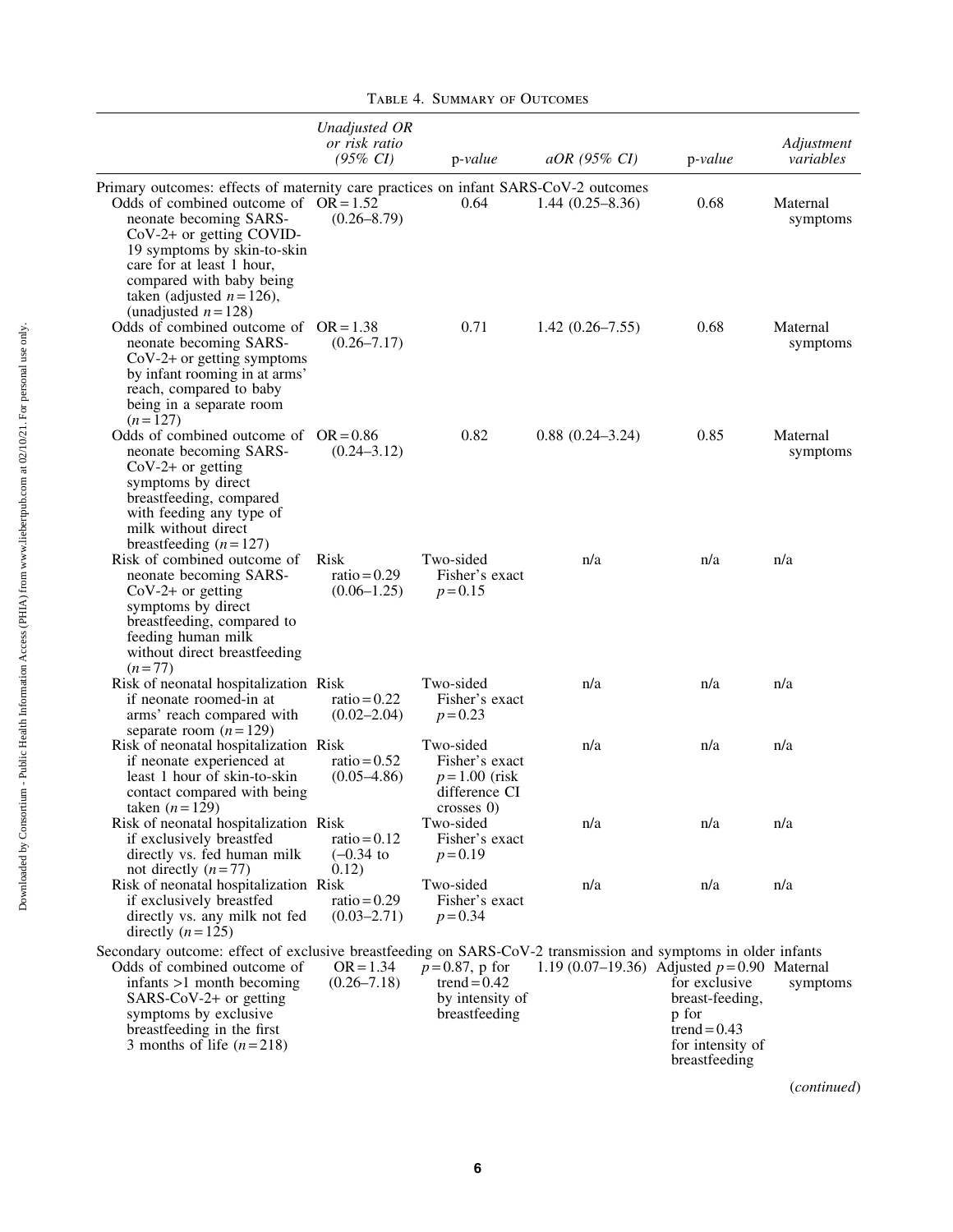|                                                                                                                                                                                                                                                                                                  | Unadjusted OR<br>or risk ratio<br>$(95\% \; CI)$ | $p-value$                                                                | $aOR$ (95% CI)                       | $p-value$                                                                                       | Adjustment<br>variables                        |
|--------------------------------------------------------------------------------------------------------------------------------------------------------------------------------------------------------------------------------------------------------------------------------------------------|--------------------------------------------------|--------------------------------------------------------------------------|--------------------------------------|-------------------------------------------------------------------------------------------------|------------------------------------------------|
| Additional outcome: effect of maternal symptoms on SARS-CoV-2 outcomes in infants (any age)<br>Odds of combined outcome of $OR = 4.87$<br>infants (any age) becoming<br>SARS-CoV-2+ or getting<br>symptoms if maternal<br>symptoms were present<br>(COVID+ mothers only)<br>(adjusted $n=221$ ), | $(1.66 - 14.28)$                                 | 0.004                                                                    | $4.50(1.52 - 13.29)$                 | 0.006                                                                                           | Infant diet in<br>first <sub>3</sub><br>months |
| (unadjusted $n = 228$ )<br>Odds of combined outcome of $OR = 1.10$<br>infants (neonates) becoming<br>$SARS-CoV-2+$ or getting<br>symptoms by presence of<br>maternal symptoms<br>(COVID+ mothers only)<br>(adjusted $n=98$ ),<br>(unadjusted $n=99$ )                                            | $(0.19 - 6.32)$                                  | 0.15                                                                     | $1.07(0.18 - 6.30)$                  | 0.15                                                                                            | Infant diet in<br>first $3$<br>months          |
| Odds of combined outcome of $OR = 2.42$<br>infants (infants $1-12$ months)<br>becoming SARS-CoV-2+ or<br>getting symptoms by<br>presence of maternal<br>symptoms (COVID+<br>mothers only) $(n=123)$                                                                                              | $(0.45 - 12.96)$                                 | 0.30                                                                     | $2.38(0.44 - 12.80)$                 | 0.31                                                                                            | Infant diet in<br>first <sub>3</sub><br>months |
| Additional outcomes: effect of maternity practices on exclusive breastfeeding in first 3 months (included mothers who had                                                                                                                                                                        |                                                  |                                                                          |                                      |                                                                                                 |                                                |
| COVID-19 in the first 3 months after giving birth)<br>Odds of infants $>1$ month<br>exclusively breastfeeding at<br>3 months (compared with<br>any other feeding type), if<br>infant was taken at birth,<br>compared with being skin-to<br>skin for at least an hour<br>$(n=175)$                | $OR = 0.39$<br>$(0.18 - 0.85)$                   | of compliance<br>with<br>uninterrupted<br>skin-to-skin<br>$care = 0.012$ | 0.02, p for trend $0.38$ (0.17–0.84) | $0.02$ , p for trend<br>of compliance<br>with<br>uninterrupted<br>skin-to-skin<br>$care = 0.01$ | Maternal<br>symptoms                           |
| Odds of infants >1 month<br>exclusively breastfeeding in<br>first 3 months (compared<br>with any other feeding type),<br>if infant was kept in a<br>separate room, compared<br>with staying within arms'<br>reach $(n=182)$                                                                      | $OR = 0.26$<br>$(0.12 - 0.56)$                   | $0.001$ , p for<br>trend of<br>distance from<br>mother $< 0.001$         | $0.26(0.12-0.56)$                    | 0.001, p for trend Maternal<br>of distance<br>from mother<br>< 0.001                            | symptoms                                       |
| Odds of infants $>1$ month<br>exclusively breastfeeding in<br>first 3 months (compared<br>with any other feeding type),<br>if not breastfed directly (with<br>any type of diet), compared<br>with exclusive direct<br>breastfeeding in hospital<br>$(n=182)$                                     | $OR = 0.17$<br>$(0.09 - 0.33)$                   | < 0.001                                                                  | $0.17(0.08 - 0.33)$                  | < 0.001                                                                                         | Maternal<br>symptoms                           |
| Risk of infants $>1$ month<br>exclusively breastfeeding in<br>first 3 months (compared<br>with any other feeding type),<br>if fed only human milk but<br>not directly, compared with<br>exclusive direct<br>breastfeeding in hospital<br>$(n=116)$                                               | Risk<br>ratio = $0.74$<br>$(0.45 - 1.25)$        | Two-sided<br>Fisher's exact<br>$p = 0.22$                                | n/a                                  | n/a                                                                                             | n/a                                            |

aOR, adjusted odds ratio; CI, confidence interval; n/a, not applicable; OR, odds ratio; SARS-CoV-2+, tested positive for SARS-CoV-2.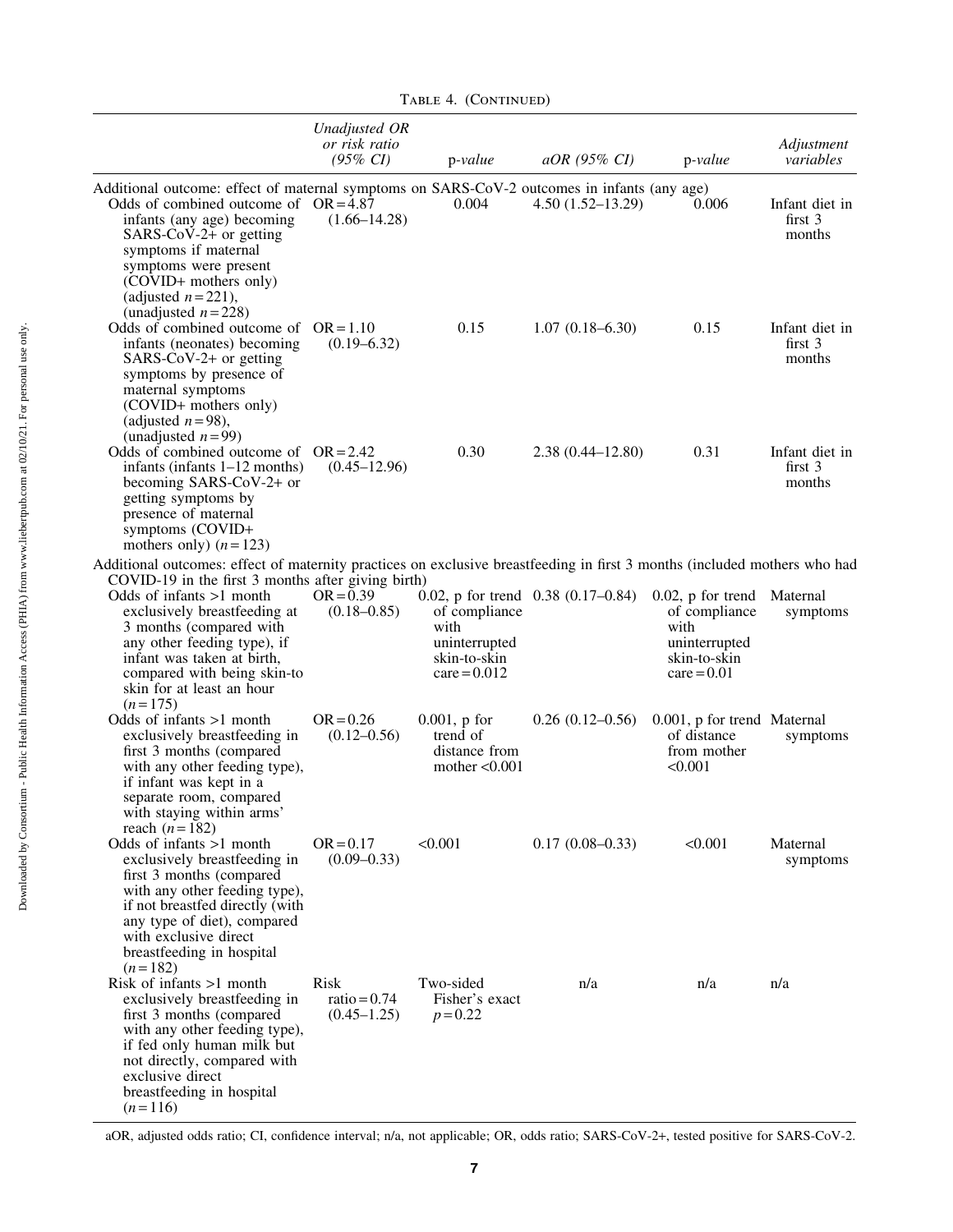rooming-in at arms' reach with those kept in a separate room, adjusting for maternal symptoms. An additional sensitivity analysis showed similar results (Table 4 and Supplementary Appendix SA1).

We also found no significant increase in the risk of the combined outcome of an infant becoming SARS-CoV-2+ or getting symptoms, when we compared direct breastfeeding with feeding human milk by other means. We found no increased odds of this combined outcome compared with feeding any type of milk by other means, adjusting for maternal symptoms.

We found a nonsignificant decreased risk in neonatal hospitalization for each of the three exposures. Of note, the study was underpowered for neonatal outcomes to make a definite conclusion that these three Baby-Friendly practices were noninferior to the alternatives tested.

## Secondary outcomes

We did not find a statistically significant protective effect of exclusive breastfeeding in the first 3 months of life on the combined outcome of contracting SARS-CoV-2 infection or getting symptomatic disease on infants >1 month of age, adjusting for maternal symptoms (Table 4).

'Separation due to COVID-19" was reported in 36 mothers of neonates (27.9%). A large proportion of these mothers (58%) reported feeling ''very upset or distressed'' because of the separation, with 78% reporting at least moderate distress. Nearly one third of separated mothers (29%) were unable to breastfeed once reunited, despite trying. Average length of separation was 6–7 days.

#### Additional outcomes

Our study had a low proportion of mothers reporting that they were asymptomatic in the perinatal period  $(\leq 3)$  days of age), 34%, and a very low proportion, 9%, in the postneonatal period (1–12 months of age). The rate of positive tests in the perinatal period was 7.4% among infants with SARS-CoV-2+ mothers (Table 1). A high proportion of infants were reported to have symptoms and positive SARS-CoV-2 tests. We thus examined if symptomatic mothers were more likely to transmit the virus and found that infants of any age of symptomatic SARS-CoV-2+ mothers had 4.50 times the odds of the combined outcome of becoming SARS-CoV-2+ or getting COVID-19 symptoms compared with mothers who had no symptoms, adjusting for infant diet in the first 3 months of life (95% confidence interval: 1.52–13.29, *p* = 0.006), but no significant increased odds when stratified by infant age (Table 4).

We examined additional effects by looking at disruption of Baby-Friendly practices on breastfeeding outcomes (Table 4). The adjusted odds of exclusive breastfeeding at 3 months was markedly lower if infants were kept in a separate room compared with arms' reach  $(0.26, p=0.001)$  or who were taken from their mother at birth compared to being held skinto-skin for at least an hour at birth  $(0.38, p < 0.017)$ . In addition, infants who did not experience direct breastfeeding had lower odds of exclusive breastfeeding in first 3 months (0.17, *p* < 0.001), compared with any milk not fed directly.

## Discussion

Our study is unique in including participants from 31 countries, in having maternal viewpoints, and in using a unique dataset of subjects. Our study captures maternity care practices in the detail not routinely available in medical records or registries. Lack of rooming-in because of COVID-19 has previously shown to decrease the likelihood of breastfeeding.<sup>22</sup> However, ours is one of the few studies to contribute safety data on the clinically relevant risks of infection with rooming-in at arms' reach, uninterrupted skin-to-skin contact for >1 hour, and direct breastfeeding, at least for predominately breastfed infants.

Our findings contradict those reported in a recent systematic review suggesting that ''separation'' (not defined) is beneficial.<sup>28</sup> To our knowledge, it is also the first study to show the harms of deprivation of skin-to-skin contact and deprivation of direct breastfeeding in the setting of COVID-19. Furthermore, our data show that removing an infant from the mother after birth, keeping an infant in a separate room, and preventing direct breastfeeding, markedly undermine exclusive breastfeeding later in infancy.

Our findings have implications for infant health and survival. Undermining exclusive breastfeeding puts infants at risk of other infections, hospitalization for other lower respiratory tract infections, and increased infant mortality.<sup>29,30</sup> Delayed breastfeeding initiation increases the risk of infant mortality.<sup>31</sup> Skin-to-skin contact is important for thermoregulation of the newborn, glucose homeostasis, bonding, and breastfeeding.<sup>32</sup>

Although our data did not show an association with breastfeeding and protection from SARS-CoV-2 in infants over 1 month old, this finding may be because we had very few infants in our sample who were not at least partially breastfed. The very high proportion of breastfed infants in our sample reflects the fact that we largely distributed the survey through breastfeeding networks. Because few infants with COVID-19 get severely ill, a large sample is required to assess the risk of such rare events.

We noted a higher rate of symptomatic mothers than has been reported in some other studies,<sup>23,24</sup> likely because of selfselection. Our proportion of symptomatic SARS-CoV-2+ mothers in the perinatal period, 62%, is much higher than the 23% reported by the AAP in their registry as of October 3,  $2020$ ,<sup>23</sup> but similar to that seen in the Italian Obstetric Surveillance System,  $72\%$  on admission, $33$  and in one New York hospital system (Presbyterian),  $74\%$ ,<sup>25</sup> nearly half of whose mothers had their symptoms >2 weeks before delivery. Our rate of SARS-CoV-2+ infants in the first 3 days of life, 7.4%, is higher than the AAP reported rate of  $1.7\%$ ,<sup>23</sup> the United Kingdom Obstetric Surveillance System, 5%,34 in the Spanish data,  $5.2\%$ ,  $27$  and that seen in the worldwide review of infants of over 660 pregnant women with COVID-19,  $4\%$ ,<sup>35</sup> but it is consistent with that seen in the Italian data,  $6.1\%$ <sup>33</sup> and in another New York hospital (Elmhurst),  $6.7\%^{24}$ 

Although it may appear that our neonatal hospitalization rate is high compared with that reported in the literature (5.6 per  $10,000$  livebirths in the United Kingdom),  $36$  we do not have a true numerator, so that even if all 4 hospitalized neonates in our study were American (instead of from 31 countries), our hospitalization rate would be 0.01 per 10,000.

Some studies have shown low infant positivity rates, including the SET-NET data  $(2.6\%)$ ,<sup>37</sup> and the Presbyterian data  $(0\%)$ .<sup>25</sup> However, significant proportions of these mothers were no longer contagious at the time of delivery (64% and 34%, respectively). This may explain low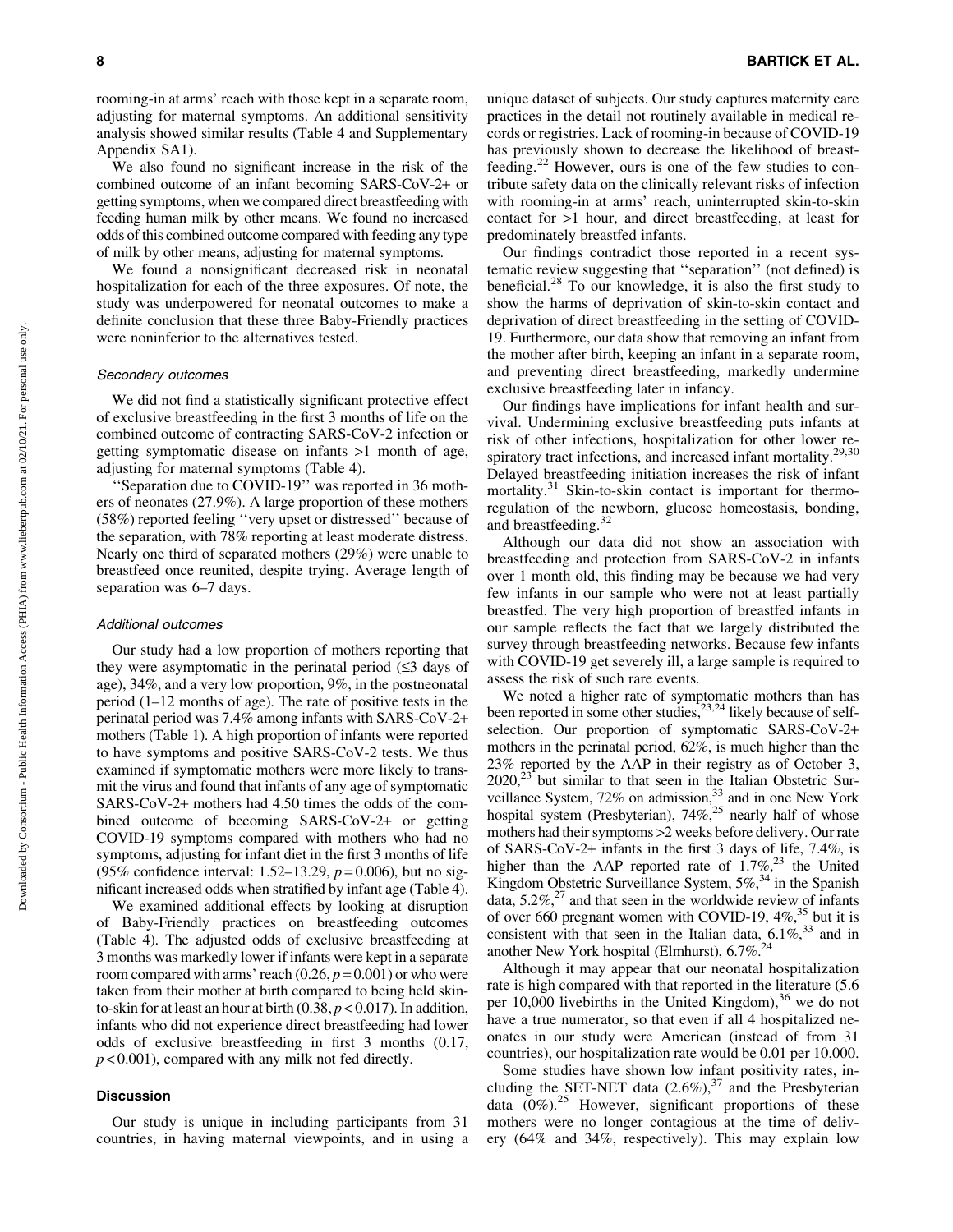infant positivity rates seen in other studies, especially those involving pregnancy registries.

Given international participation, our study is more generalizable than those from a single site or region. We have been able to collect a sizeable amount of data despite COVID-19 cases being relatively few in all series. Nonetheless, given that hospitalization is a rare outcome, very few studies, even those with pooled data, have sufficient power to detect significant effects from any intervention.

An association between symptomatology and contagion has not been previously well described in the literature, and our study adds to the epidemiologic evidence that people with symptoms may indeed be more contagious. This appears to be driven by the greater, but nonsignificant, effect of transmission we found among older infants compared with neonates. Sample sizes in the two individual age categories were likely too small to show effects by themselves, but the combined sample of all infants was significant. However, neonates may indeed be less susceptible to transmission. Recent evidence shows that neonates are not colonized with viruses until later months of life, and breastfed infants are colonized with far fewer viruses.<sup>38</sup> The vast majority of our symptomatic infants had ''mild'' symptoms. The issue of most clinical concern is not mere transmission but serious complications such as hospitalization, and we showed a nonsignificant decrease in risk, not an increase in risk.

Our study is one of the few to examine mothers' experiences of separation, and the harm that this practice can bring both to the success of breastfeeding and to mothers' emotional health, $^{22}$  already at risk during the pandemic.<sup>39</sup> Our finding that 29% of separated mothers who intended to breastfeed were unable to do so is consistent with other reported literature from the pandemic.<sup>22</sup>

As the northern hemisphere enters influenza season, it is worth noting the risks we identified when considering the management of birthing mothers with influenza-like illness. Unlike WHO,<sup>40</sup> CDC currently recommends separation for influenza, $41$  but other measures may suffice, given the harms of separation.

More research is needed on how best to protect infants of symptomatic mothers from severe disease while supporting breastfeeding. In the meantime, we must emphasize meticulous attention to respiratory and hand hygiene for symptomatic mothers, both in the hospital and at home.

Our study is limited by neonatal sample size that did not allow for detection of noninferiority in neonatal outcomes by exposures of interest. The exceptionally low reported hospitalization rate in the literature<sup>36</sup> indicates it may be nearly impossible to demonstrate a clinical benefit from disrupting Baby-Friendly practices. We were also limited by our lack of ability to verify responses with IP addresses, which would have allowed us to verify the global location of a respondent and better confirm genuine responses and eliminate duplicate responses. However, the complex algorithm of the survey response options made it more likely that only genuine respondents would give consistent answers, allowing detection of responses that were not genuine.

Because of self-selection, patients were subject to selection and recall bias, which may have skewed data toward reporting sicker outcomes. We also were limited by lack of access to infant records to verify why infants were hospitalized or mechanically ventilated to confirm COVID-19 diagnoses, and we suspect that some of the hospitalized infants may not have actually had COVID-19. Like most studies, we did not study variables such as hand hygiene, mask use, and use of enclosed cribs.

Like many studies, our study had a very high proportion of breastfed infants; this may limit its generalizability to nonbreastfed infants. Generalizability may be limited because we did not use random sampling. We were also unable to survey mothers without internet access, so we may have undersampled lower income populations, resulting in fewer sicker subjects. Oversampling of breastfeeding subjects in highincome countries may also have undersampled sicker or more vulnerable subjects. We did not specifically ask about bedsharing or sleep practices, which is an issue particularly for older infants, and in some countries where bedsharing may be practiced in delivery settings. We did not capture finer timeframes of infant feeding outcomes, which could be a topic of future research. In addition, we would have liked broader participation from Asia and Africa.

Future research is needed with a larger sample of nonbreastfed infants to further delineate the risks of COVID-19 in such infants, and risks of symptomatic mothers stratified by infant age.

#### Conclusion

Our research contributes to the emerging evidence that skin-to-skin care, rooming-in within arms' reach, and direct breastfeeding may be safe for mothers infected with SARS-CoV-2. Breastfeeding is associated with a decreased risk of hospitalization for lower respiratory tract infection.<sup>42,43</sup> Similar respiratory pathogens are not spread through human milk. Thus, policies to separate mothers and infants could potentially result in increased risk of adverse outcomes for mother and child,<sup>29</sup> including infant respiratory infections, such as SARS-CoV-2 and influenza, particularly if exposed later during infancy. The harms of all forms of separation associated with harms to breastfeeding and maternal stress should prompt medical authorities to question the underlying assumptions of risks and benefits behind any policy decisions that include forms of separation of mothers and infants.

## Acknowledgments

The authors extend their heartfelt thanks to the participating mothers. The authors thank the following people: Fouzia AlHreashy, MD; Talita Balaminut, RN, PhD; Kimarie Bugg, DNP, RN, MPH, IBCLC; Judy Canahuati; Jie Chang, BSN, MBBS, MMed; Mariana Colmenares Castaño, MD, IBCLC; Jeannette T. Crenshaw, DNP, RN; Leah DeShay, BA; Yashika Joshi; Laura Haiek, MD; Rukhsana Haider, MD, PhD; Debbi Heffern; Juliette Hertzhaft-LeRoy, MD, DO, MSc, IBCLC; Annabelle Mackensie, MA (Cantab), IBCLC; Francesca Marchetti, RN, BMid, PhD; RuthAnna Mather, BS; Lissette Moreno, BA; Erika Nehlsen, IBCLC, EFNB; Midori Nishimura, MD, IBCLC; Sara Oberg, MD, MPH, PhD; Jennifer Pintiliano, MD; Sili Recio, BA; Elien Ruow, MD, FABM; Lourdes Santaballa, MS, IBCLC; Francesca Zambri, BSc Mid, PhD; Yushi Zhang, BS.

## Data Sharing Statement

Deidentified individual participant data are not publicly available because of institutional restrictions.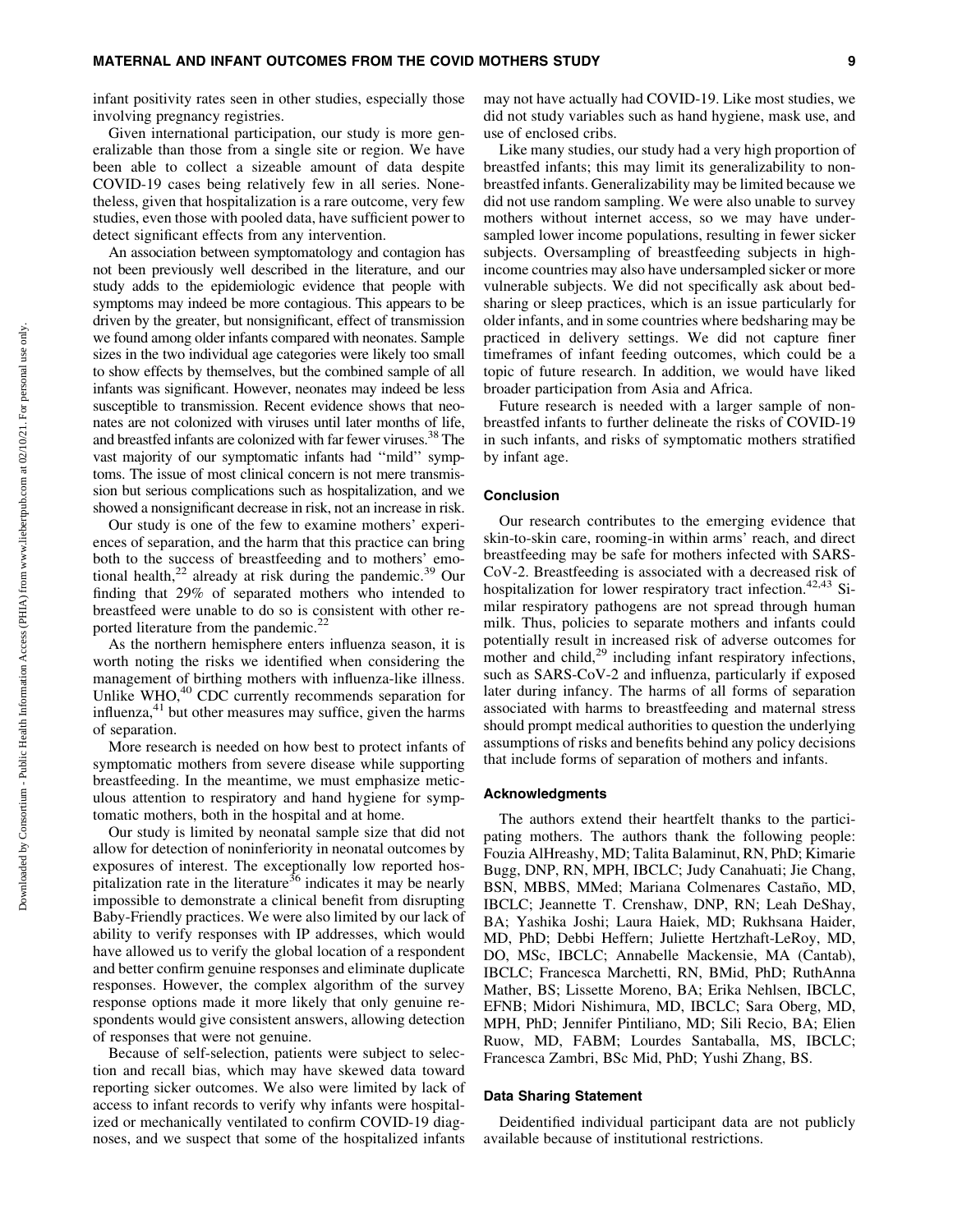#### Authors' Contribution

M.C.B. conceptualized and designed the study, carried out initial and subsequent analyses, helped with data collection, drafted the initial version of the article, performed data analysis, and reviewed and revised the article.

L.F.-W. conceptualized and designed the study, carried out subsequent analyses, and reviewed and revised the article.

V.V. conceptualized and designed the study, helped with data collection, performed translation of survey and recruitment material, reviewed and revised the article.

A.G. and E.M.C. contributed to study design, helped with data collection, performed translation of survey and recruitment material, reviewed and revised the article.

N.B.B., M.-T.H.-A., L.J., and E.D.D. helped with data collection, and reviewed and revised the article. M.-T.H.-A. also performed translation of survey consent material.

J.G. carried out final data analysis and critically reviewed the article.

All authors approved the final version of the article as submitted and agree to be accountable for all aspects of the work.

## Author Disclosure Statement

No authors have financial conflicts of interest to disclose. L.F.-W. works as a consultant and physician lead for Communities and Hospitals Advancing Maternity Practices (CHAMPS) at Boston Medical Center in Boston, MA, and consultant to National Institute for Children's Health Quality. M.C.B. and L.F.-W. serve as unpaid positions on the Board of the Academy of Breastfeeding Medicine. E.M.C. works for the Italian National Committee for UNICEF as the Baby-Friendly Coordinator.

# Funding Information

No funding was received for this article.

## Supplementary Material

Supplementary Table S1 Supplementary Appendix SA1

# **References**

- 1. World Health Organization. Protecting, Promoting, and Supporting Breastfeeding in Facilities Providing Maternity and Newborn Services: The Revised Baby-Friendly Hospital Initiative: Implemention Guidance. Geneva: World Health Organization, 2018.
- 2. World Health Organization. Clinical Management of Severe Acute Respiratory Infection (SARI) When COVID-19 Disease Is Suspected, Interim Guidance, 13 March 2020. Geneva: World Health Organization, 2020.
- 3. UNICEF, Global Nutrition Cluster, GTAM. Infant and Young Child Feeding in the Context of COVID-19, Brief No. 2 (v.1), March 30, 2020. New York: UNICEF, 2020.
- 4. Wang L, Shi Y, Xiao T, et al. Chinese expert consensus on the perinatal and neonatal management for the prevention and control of the 2019 novel coronavirus infection (First edition). *Ann Transl Med* 2020;8:47.
- 5. Academy of Breastfeeding Medicine. ABM statement on coronavirus 2019 (Covid-19). Academy of Breastfeeding

Medicine. Available at [www.bfmed.org/abm-statement](http://www.bfmed.org/abm-statement-coronavirus)[coronavirus](http://www.bfmed.org/abm-statement-coronavirus). Published 2020. Updated March 10, 2020. (accessed March 28, 2020).

- 6. Davanzo R, Moro G, Sandri F, et al. Breastfeeding and coronavirus disease-2019: Ad interim indications of the Italian Society of Neonatology endorsed by the Union of European Neonatal & Perinatal Societies. *Matern Child Nutr* 2020;16:e13010.
- 7. American Academy of Pediatrics. FAQs: Management of infants born to mothers with suspected or confirmed COVID-19 (updated Sept 10, 2020). American Academy of Pediatrics. Available at [https://services.aap.org/en/pages/](https://services.aap.org/en/pages/2019-novel-coronavirus-covid-19-infections/clinical-guidance/faqs-management-of-infants-born-to-covid-19-mothers/) [2019-novel-coronavirus-covid-19-infections/clinical-guid](https://services.aap.org/en/pages/2019-novel-coronavirus-covid-19-infections/clinical-guidance/faqs-management-of-infants-born-to-covid-19-mothers/) [ance/faqs-management-of-infants-born-to-covid-19-mothers/.](https://services.aap.org/en/pages/2019-novel-coronavirus-covid-19-infections/clinical-guidance/faqs-management-of-infants-born-to-covid-19-mothers/) Published 2020. (accessed October 11, 2020).
- 8. Centers for Disease Control and Prevention. Evaluation and management considerations for neonates at risk for COVID-19 (updated August 3, 2020). US Department of Health and Human Services. Available at [www.cdc](http://www.cdc.gov/coronavirus/2019-ncov/hcp/caring-for-newborns.html) [.gov/coronavirus/2019-ncov/hcp/caring-for-newborns.html.](http://www.cdc.gov/coronavirus/2019-ncov/hcp/caring-for-newborns.html) Published 2020. (accessed August 20, 2020).
- 9. Philippine Obstetrical and Gynecological Society (Foundation), Phlippine Pediatric Society. Clinical Approach to the Management of COVID-19 in Pregnancy and the Newborn (May 7, 2020). Manila: Philippine Obstetrical and Gynecological Society (Foundation), 2020.
- 10. Ministry of Health of Malaysia. Guidelines on Management of CORONAVIRUS Disease 2019 (COVID 19) in Neonates- Annex 31 (March 24, 2020). Kuala Lumpur: Ministry of Health, 2020.
- 11. Favre G, Pomar L, Qi X, et al. Guidelines for pregnant women with suspected SARS-CoV-2 infection. *Lancet Infect Dis* 2020;20:652–653.
- 12. World Health Organization. Breastfeeding and COVID-19. Scientific Brief, 23 June 2020 Web site. Available at [www](http://www.who.int/news-room/commentaries/detail/breastfeeding-and-covid-19) [.who.int/news-room/commentaries/detail/breastfeeding-and](http://www.who.int/news-room/commentaries/detail/breastfeeding-and-covid-19)[covid-19.](http://www.who.int/news-room/commentaries/detail/breastfeeding-and-covid-19) Published 2020. Updated June 23, 2020. (accessed October 16, 2020).
- 13. Royal College of Obstetricians and Gynaecolgists. Coronavirus (COVID-19) Infection and Pregnancy, version 2. London: RCOG; March 13, 2020.
- 14. IHAN (Iniciativa para la humanización de la asistencia al nacimiento y la lactancia). Nacimiento y lactancia materna ante la pandemia de Coronavirus COVID-19. Madrid: IHAN, 2020.
- 15. Ministerio de Salud de Chile. Recomendación lactancia materna e infección por COVID-19. Government of Chile. Available at [https://diprece.minsal.cl/temas-de-salud/](https://diprece.minsal.cl/temas-de-salud/temas-de-salud/guias-clinicas-no-ges/guias-clinicas-no-ges-enfermedades-transmisibles/covid-19/recomendaciones/recomendacion-deberian-las-madres-infectadas-covid-19-amamantar-vs-no-amamantar-a-sus-hijos-o-hijas/) [temas-de-salud/guias-clinicas-no-ges/guias-clinicas-no-ges](https://diprece.minsal.cl/temas-de-salud/temas-de-salud/guias-clinicas-no-ges/guias-clinicas-no-ges-enfermedades-transmisibles/covid-19/recomendaciones/recomendacion-deberian-las-madres-infectadas-covid-19-amamantar-vs-no-amamantar-a-sus-hijos-o-hijas/)[enfermedades-transmisibles/covid-19/recomendaciones/rec](https://diprece.minsal.cl/temas-de-salud/temas-de-salud/guias-clinicas-no-ges/guias-clinicas-no-ges-enfermedades-transmisibles/covid-19/recomendaciones/recomendacion-deberian-las-madres-infectadas-covid-19-amamantar-vs-no-amamantar-a-sus-hijos-o-hijas/) [omendacion-deberian-las-madres-infectadas-covid-19-amam](https://diprece.minsal.cl/temas-de-salud/temas-de-salud/guias-clinicas-no-ges/guias-clinicas-no-ges-enfermedades-transmisibles/covid-19/recomendaciones/recomendacion-deberian-las-madres-infectadas-covid-19-amamantar-vs-no-amamantar-a-sus-hijos-o-hijas/) [antar-vs-no-amamantar-a-sus-hijos-o-hijas/.](https://diprece.minsal.cl/temas-de-salud/temas-de-salud/guias-clinicas-no-ges/guias-clinicas-no-ges-enfermedades-transmisibles/covid-19/recomendaciones/recomendacion-deberian-las-madres-infectadas-covid-19-amamantar-vs-no-amamantar-a-sus-hijos-o-hijas/) Published 2020. (accessed October 25, 2020).
- 16. Giusti A, Zambri F, Marchetti F, et al. [Interim Indications for Pregnancy, Childbirth, Breastfeeding and Care of Very Young Children 0-2 Years in Response to the COVID-19 Emergency (31 May 2020)]. Rome: ISS, 2020.
- 17. Calil VMLT, Krebs VLJ, Carvalho WB. Guidance on breastfeeding during the Covid-19 pandemic. *Rev Assoc Med Bras (1992)* 2020;66:541–546.
- 18. Stuebe A. Should infants be separated from mothers with COVID-19? First, no harm. *Breastfeed Med* 2020;15:351– 352.